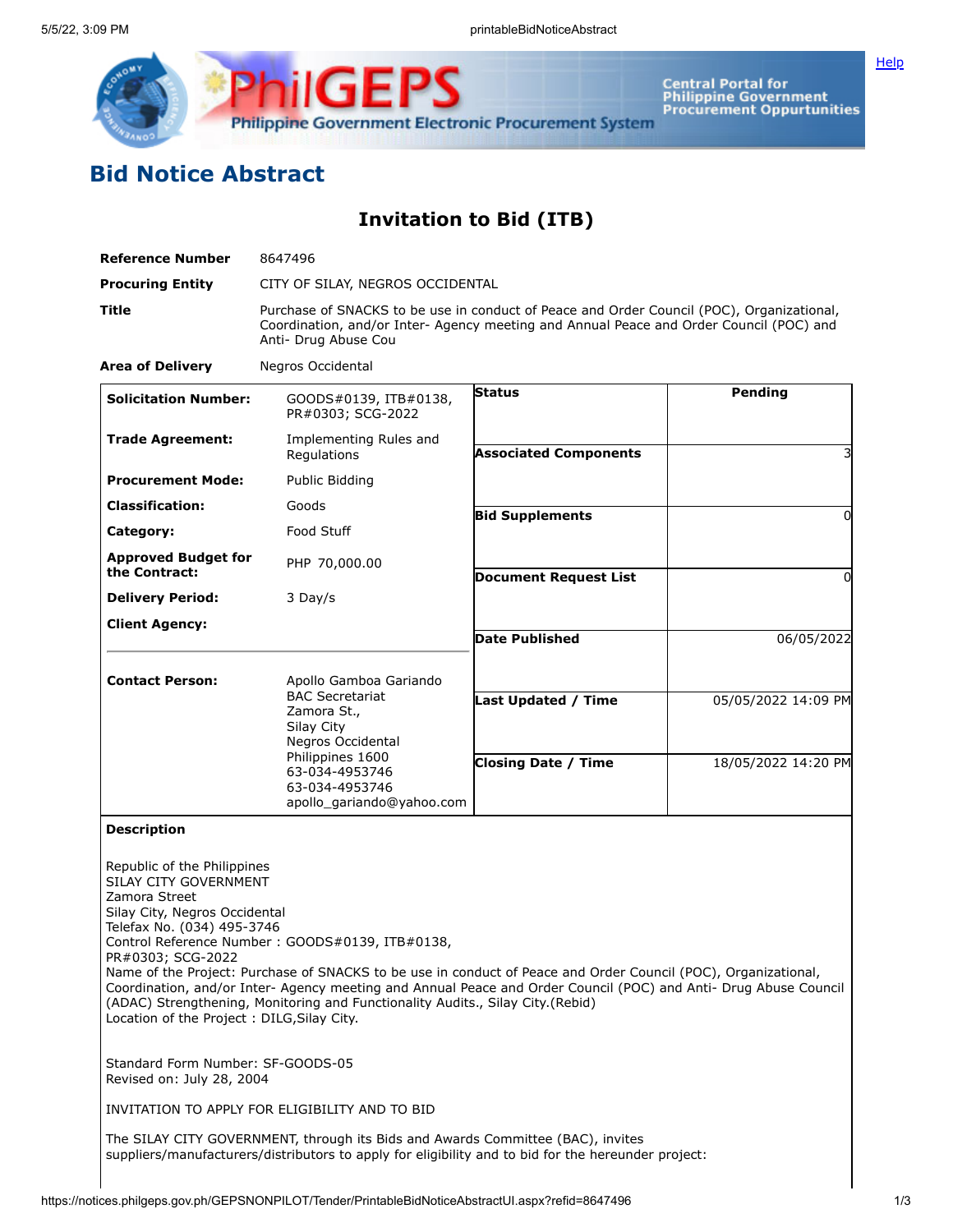## 5/5/22, 3:09 PM printableBidNoticeAbstract

| Name of Project: Purchase of SNACKS to be use in conduct of Peace and Order Council (POC), Organizational,<br>Coordination, and/or Inter- Agency meeting and Annual Peace and Order Council (POC) and Anti- Drug Abuse Council<br>(ADAC) Strengthening, Monitoring and Functionality Audits., Silay City.(Rebid)<br>Location: DILD, Silay City.<br><b>Brief Description:</b> |                     |  |  |  |
|------------------------------------------------------------------------------------------------------------------------------------------------------------------------------------------------------------------------------------------------------------------------------------------------------------------------------------------------------------------------------|---------------------|--|--|--|
| Approved Budget For the Contract: Php70,000.00<br>Contract Duration:<br>Delivery Period :                                                                                                                                                                                                                                                                                    |                     |  |  |  |
| Prospective bidders should have experience in undertaking a similar project with an amount of at least 25% of the<br>proposed project for bidding. The Eligibility Check/Screening as well as the Preliminary Examination of Bids shall use<br>non-discretionary "pass/fail" criteria. Post-qualification of the lowest calculated bid shall be conducted.                   |                     |  |  |  |
| All particulars relative to Eligibility Statement and Screening, Bid Security, Performance Security, Pre-Bidding<br>Conference(s), Evaluation of Bids, Post-Qualification and Award of Contract shall be governed by the pertinent<br>provisions of R.A. 9184 and its Implementing Rules and Regulations (IRR).                                                              |                     |  |  |  |
| The complete schedule of activities is listed, as follows:                                                                                                                                                                                                                                                                                                                   |                     |  |  |  |
| BAC ACTIVITIES SCHEDULE TIME / VENUE<br>1 Issuance of Bids Documents May 6-18,2022 8:00 AM - 2:30 PM Bids & Awards Committee Office<br>2 Pre-bid Conference<br>3 Dropping of Bids                                                                                                                                                                                            |                     |  |  |  |
| Opening of Bids May 18, 2022 (Wednesday)                                                                                                                                                                                                                                                                                                                                     |                     |  |  |  |
| May 18, 2022 (Wednesday) 1:30-2:30PM (PST)                                                                                                                                                                                                                                                                                                                                   |                     |  |  |  |
| 2:30 PM (PST)<br>Bids & Awards Committee Office, Silay City<br>4 Bid Evaluation IRR R.A.9184-Rule IX Sec.32.4<br>5 Post Qualification, IRR R.A.9184-Rule X Sec.34<br>6 Notice of Awards IRR R.A.9184-Rule XI Sec.37                                                                                                                                                          |                     |  |  |  |
| Bid Documents will be available only to eligible bidders upon payment of a non-refundable amount of FIVE HUNDRED<br>PESOS ONLY (Php 500.00) to the SILAY CITY GOVERNMENT Cashier.                                                                                                                                                                                            |                     |  |  |  |
| The SILAY CITY GOVERNMENT assumes no responsibility whatsoever to compensate or indemnify bidders for any<br>expenses incurred in the preparation of the bids.                                                                                                                                                                                                               |                     |  |  |  |
| Approved by:                                                                                                                                                                                                                                                                                                                                                                 |                     |  |  |  |
| LORY M. GUANI<br>Head (BAC Secretariat) Bids & Awards Committee Office, Silay City.                                                                                                                                                                                                                                                                                          |                     |  |  |  |
| Posting in Website: May 6-18,2022                                                                                                                                                                                                                                                                                                                                            |                     |  |  |  |
| <b>Line Items</b>                                                                                                                                                                                                                                                                                                                                                            |                     |  |  |  |
| <b>Product/Service</b><br>Item No.<br><b>Description</b><br><b>Quantity UOM</b><br>Name                                                                                                                                                                                                                                                                                      | <b>Budget (PHP)</b> |  |  |  |
| $\mathbf{1}$<br>1<br>Purchase of<br>to be use in conduct of Peace and Order<br>Lump<br><b>SNACKS</b><br>Council (POC), Organizational,<br>Sum<br>Coordination, and/or Inter- Agency<br>meeting and Annual Peace and Order<br>Council (POC) and Anti- Drug Abuse<br>Council (ADAC) Strengthening, Monitoring<br>and Functionality Audits., Silay                              | 70,000.00           |  |  |  |
|                                                                                                                                                                                                                                                                                                                                                                              |                     |  |  |  |

**Created by** Apollo Gamboa Gariando

**Date Created** 05/05/2022

The PhilGEPS team is not responsible for any typographical errors or misinformation presented in the system. PhilGEPS only displays information provided for by its clients, and any queries regarding the postings should be directed to the contact person/s of the concerned party.